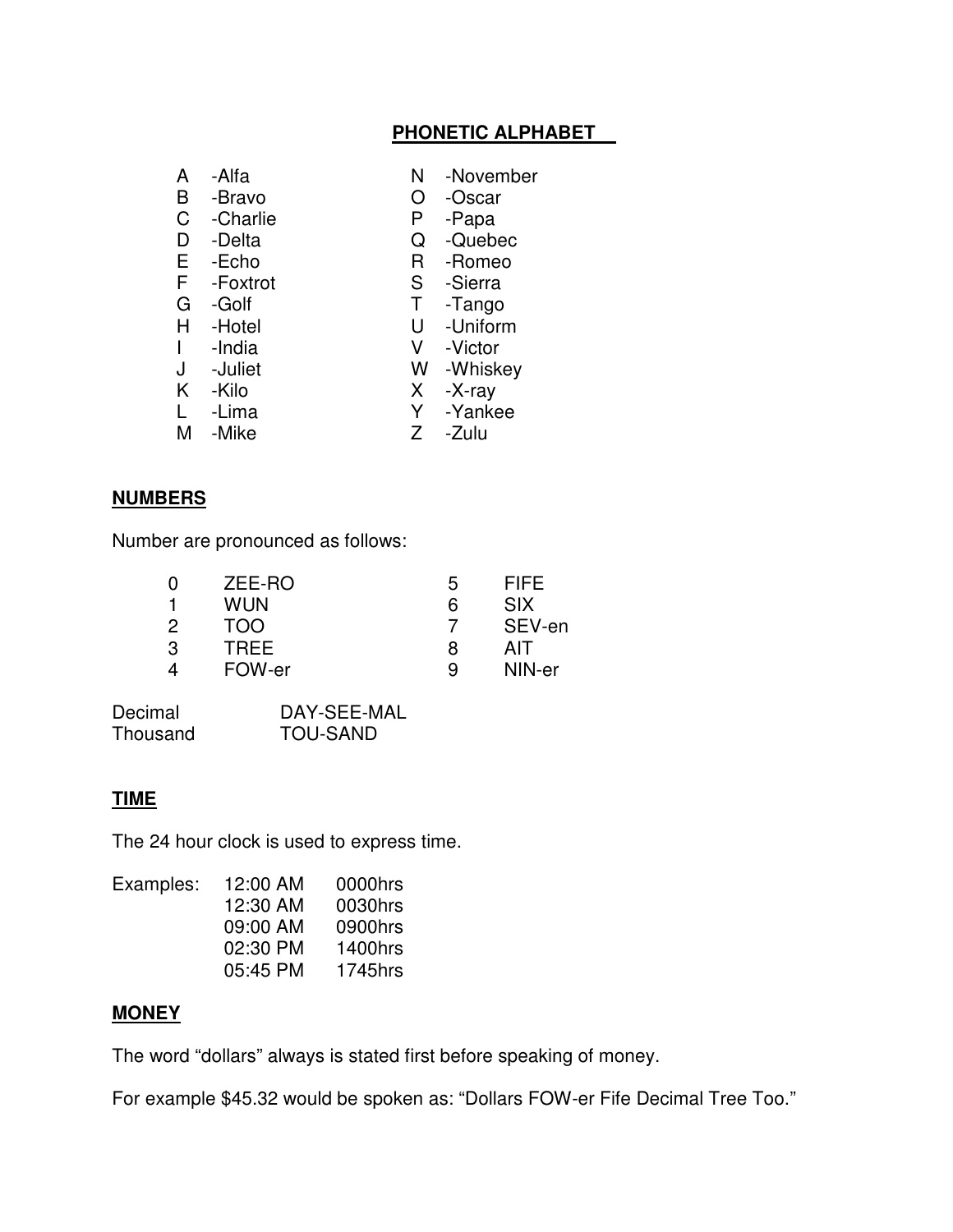#### **STANDARD PHASES**

Acknowledge-"Let me know you have received and understood this message." Affirmative-"Yes."

Break- "I hereby indicate the separation between portions of the message."

Confirm- "My version is…is that correct."

Correction-"I have made an error. The Correction is…"

Do you read?- "I have called you more than once. If you are receiving me, Reply."

Go ahead-"Proceed with your message."

How do you read me?- "Self explanatory."

I say again-"I will Repeat."

Negative-"No."

Out- "My transmission is ended. I do not expect a reply from you."

Over- "My transmission is ended. I expect a reply from you."

Read back- "Repeat this message back to me after I have given 'Over'."

Roger- "Okay, I have received your message."

Say Again- "Repeat." NEVER USE REPEAT OVER THE RADIO.

Speak slower- Self explanatory.

Stand By- "I must pause for a few seconds."

That is correct- Self explanatory.

Verify- "Check with the originator."

Wilco- "Your instructions received, understood and will be complied with."